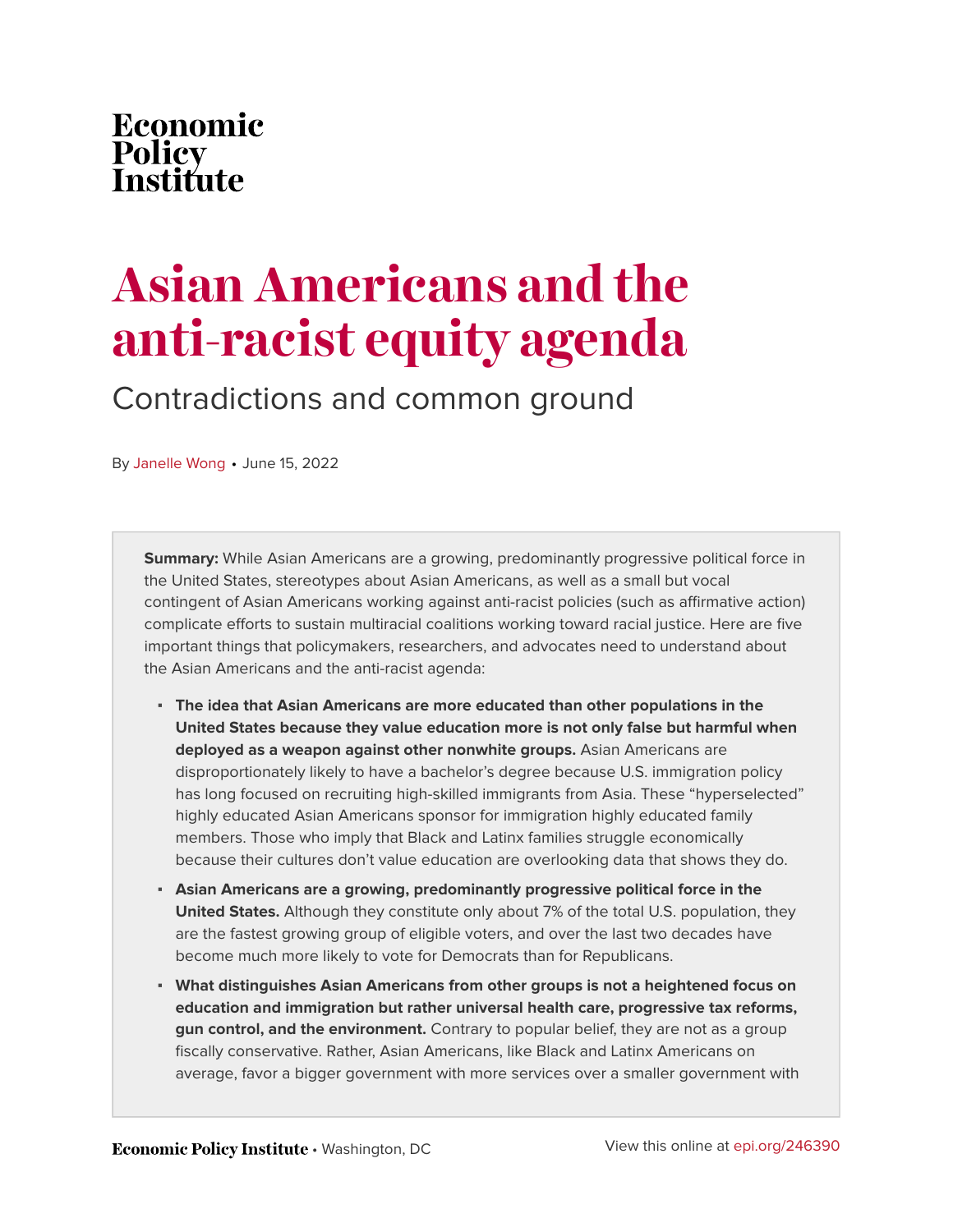fewer services.

- **Although the majority of Asian Americans support liberal candidates, there has been a slight shift toward the right among Asian Americans since 2016, and there are strains of conservatism that run deep in the population.** The conservatism is particularly evident with regard to affirmative action. While 65% of Asian American voters support affirmative action, those promoting the false "Asian American penalty" narrative are organizing to end racial considerations in college admissions and other programs that seek to increase racial diversity in higher education and in access to public magnet and specialized high school programs.
- **Immigration is fueling more diversity within the Asian American population, both with respect to economic status and political positions.** A small, but highly mobilized contingent of Asian Americans working in opposition to some key issues on the racial equity agenda has seen some success. The Asian American left is less visible than the Asian American right. These dynamics portend a new racial formation in the U.S. whereby Asian Americans occupy contradictory positions that threaten future multiracial coalitions.

### **Introduction: Asian Americans in the U.S.**

The term "Asian American and Pacific Islander" (AAPI) refers to a constructed identity category in the United States. The U.S. Census Bureau (2021) defines Asians as people "having origins in any of the original peoples of the Far East, Southeast Asia, or the Indian subcontinent including, for example, Cambodia, China, India, Japan, Korea, Malaysia, Pakistan, the Philippine Islands, Thailand, and Vietnam." The Bureau defines Pacific Islanders as persons "having origins in any of the original peoples of Hawaii, Guam, Samoa, or other Pacific Islands." This essay focuses primarily on Asian Americans. The term "Asian American" is employed hereafter unless data or research on Pacific Islanders is included explicitly.<sup>[1](#page-13-0)</sup>

<span id="page-1-0"></span>Using data from the American Community Survey (2017–2019), the Pew Research Center estimated that more than 20 million people in the U.S., or 7% of the national population, identified with this racial category as "Asian" alone or in combination with another racial or ethnic category (Budiman and Ruiz 2021a).

Over the past two decades, research on the Asian American population has grown exponentially, allowing a better understanding of the contemporary racial position of Asian Americans and associated anti-racist efforts.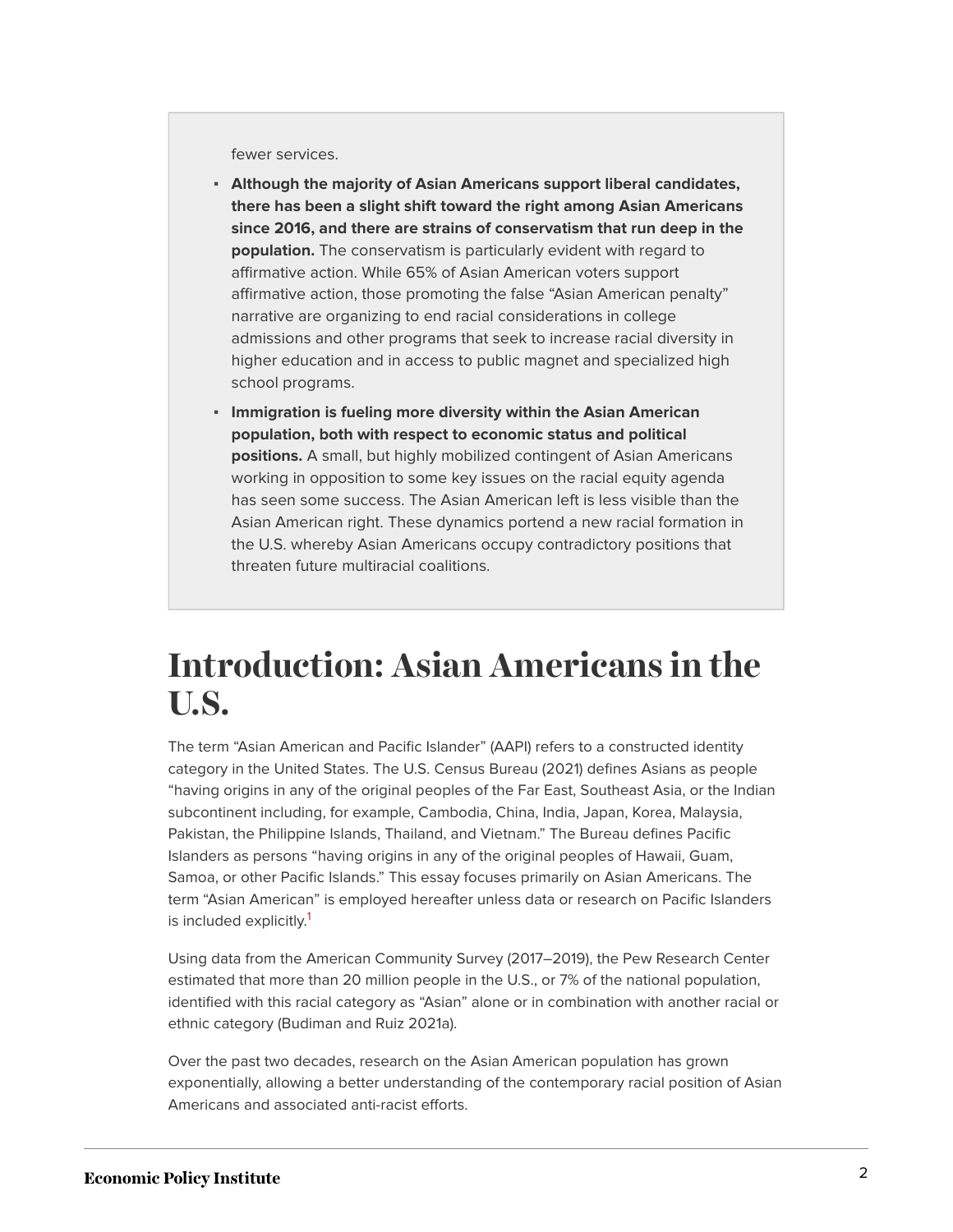### **Policy drivers helped create contemporary Asian America**

Asian Americans, on average, demonstrate the highest median family income of any racial group in the country. One driver of this trend is education. Abby Budiman and Neil Ruiz (2021a), researchers at the Pew Research Center, observe that 54% of Asian Americans over the age of 25 hold at least a bachelor's degree. In contrast, the proportion of the general U.S. population over 25 years of age with at least a bachelor's degree is less than 35%. These statistics certainly obscure important variations in both educational attainment and economic security within the Asian American population, but have nevertheless become a source of fascination for many cultural observers.

For example, in 2015, New York Times columnist Nick Kristof (2015) attributed the economic success of Asian Americans to "East Asia's long Confucian emphasis on education." This viewpoint, a common one, assumes that Asians hold distinct values when it comes to education, such that Asian American parents make extraordinary sacrifices to ensure their children go to the best public schools and relentlessly remind them of the importance of education.

Yet, the idea that Asian American success is the result of a unique cultural inheritance ignores the policy drivers behind the creation of contemporary Asian America. It also ignores that Indians, who come to the U.S. largely without a Confucian background, exhibit even higher levels of education than their East Asian brethren.

In the mid-1800s, Asian immigrants were recruited to work as farm laborers and to help build the first transcontinental railroad, toiling for low wages in the harshest of conditions. Confucian values were not seen as the key to success, but as a marker of racial and religious differences. That is, Confucianism and other non-Christian, non-Western philosophical and religious orientations held by Asian immigrants were used to paint the group as "pagans" with customs and beliefs so strange that they could never be fully assimilated into U.S. life (Fisher and Fisher 2001). Eventually, most Asians were excluded from immigration altogether due to fears of racial contamination. There were always exceptions, however.

The first Asian students to attend my own campus, the University of Maryland, College Park, are examples. Pyon Su graduated from the University of Maryland, College Park, in 1891, and Chunjen Constant Chen, another Asian student, enrolled in 1915. Both attended the university during the long period of "Asian Exclusion," when U.S. laws specifically barred people from Asia from immigration. During that period, Asian people in the United States were run out of Western towns by white vigilantes and Asian and white students in public schools were segregated. But Su was a diplomat, and Chen was an international student and scholar. Both were exceptions to the rule of exclusion, which prohibited lowwage workers, but welcomed small numbers of merchants, diplomats, and scholars (Hsu 2015). Further, Su and Chen both attended the university decades before the first Black students were allowed to enroll. The exclusion of Black students on campus did not end until 1950 when the NAACP successfully sued the university. In 1951, Hiram Whittle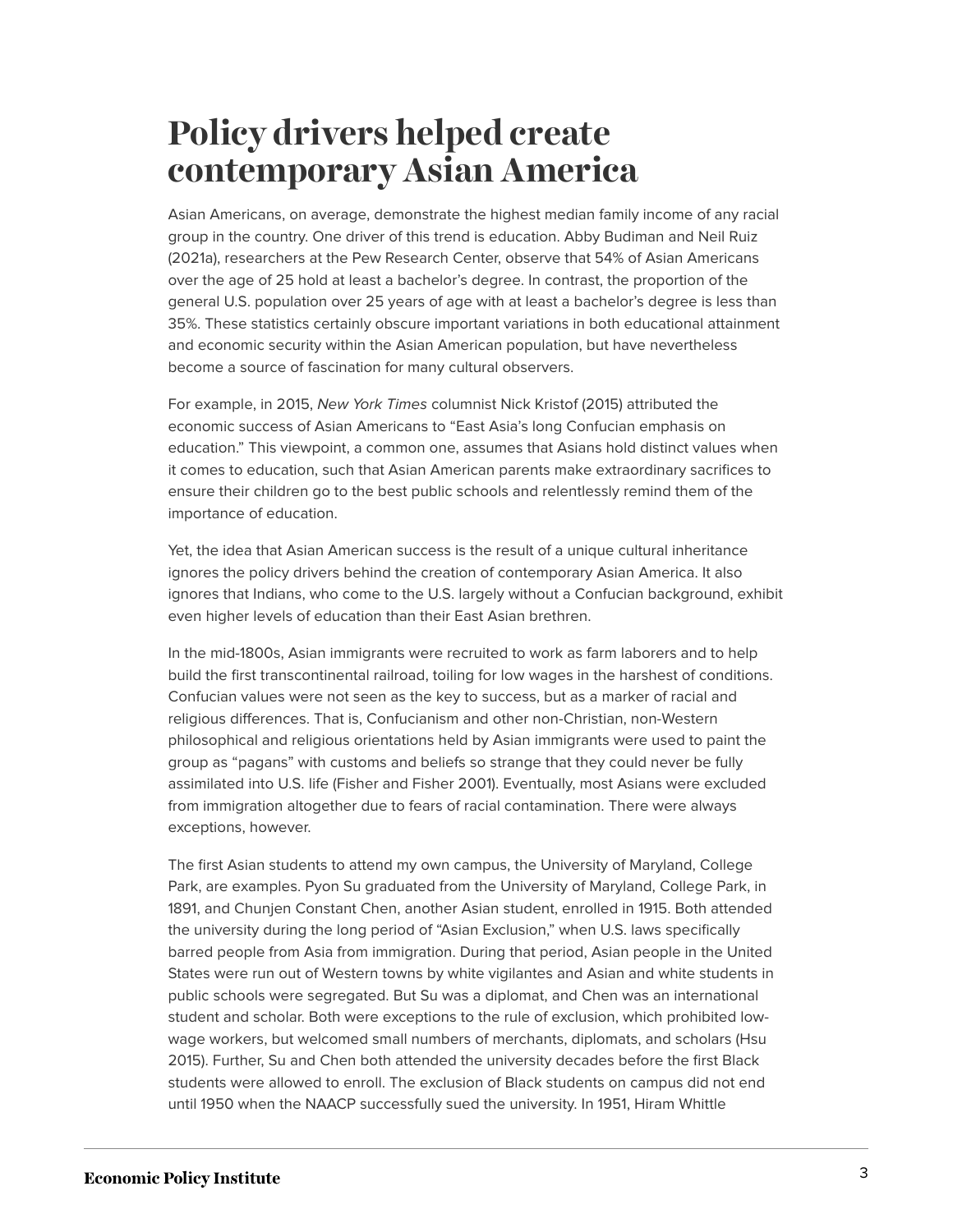became the first Black undergraduate student admitted to the university.

The kinds of exceptions to Asian exclusion exemplified by Su and Chen show the roots of the model minority stereotype—a stereotype captured so well by Kristof and others who assume that cultural values, not structural forces, account for Asian American educational and economic attainment.

But those structural forces driving the stereotype are on clear display in the 1965 Immigration and Nationality Act, which dramatically changed the way Asians were seen in this country—from uneducated and unwanted scourge to hardworking students and examples of economic success.

The 1965 Immigration and Nationality Act ended Asian exclusion and created two immigration priorities: high skills and family reunification. After 1965, the U.S. started to recruit high-skilled immigrants from Asia. The Asian American population increased exponentially. The majority of Asian American adults (71%) are foreign-born, and the vast majority of Asian immigrants (of all legal statuses—naturalized citizen, permanent resident, temporary visa) arrived after 1990 when these efforts were ramped up even further (Batalova 2011; Hanna and Batalova 2021). In terms of temporary migration, which is facilitated through nonimmigrant visas, by 2011, employers were hiring 72% of all workers in the U.S.'s main temporary visa program for high-skilled jobs that require at least a college degree—the H-1B visa—from Asia (U.S. CIS 2013). (H-1B visas can in some cases lead to lawful permanent residence and eventually citizenship, although that pathway is controlled by employers.) In 2020, China and India alone accounted for more than 85% of all H1-B visas grantees (U.S. CIS 2021a). And while student visas are also temporary nonimmigrant visas, the majority of international student visas have also gone to nationals of Asian countries over the past two decades (Ruiz 2014).

This mode of selective recruitment challenges the idea that Asian success in the United States is due to Asian values. If Asian cultural values are the explanation, why don't we see the same kind of educational achievement in Asia as in the United States? We don't. As Jennifer Lee and Min Zhou (2015) make clear, Asian immigrants in the U.S. are "hyperselected." More than 50% of Chinese immigrants in the U.S. have a bachelor's degree. In China, the rate is much lower (as of 2020 about 15%) (BOFIT Weekly 2021). About 80% of Indian immigrants in the U.S. have a bachelor's degree, while in India, the percent holding a degree is much lower (Bertrand, Hanna, and Mullainathan 2010). U.S. immigration policy creates a highly educated Asian American class and this group sponsors for immigration highly educated family members. And the model minority stereotype continues to flourish.

### **The pernicious underbelly of the 'model minority' stereotype**

Research on this seemingly positive stereotype has revealed its pernicious underbelly. One of the most dangerous aspects of the model minority myth is that it has been used as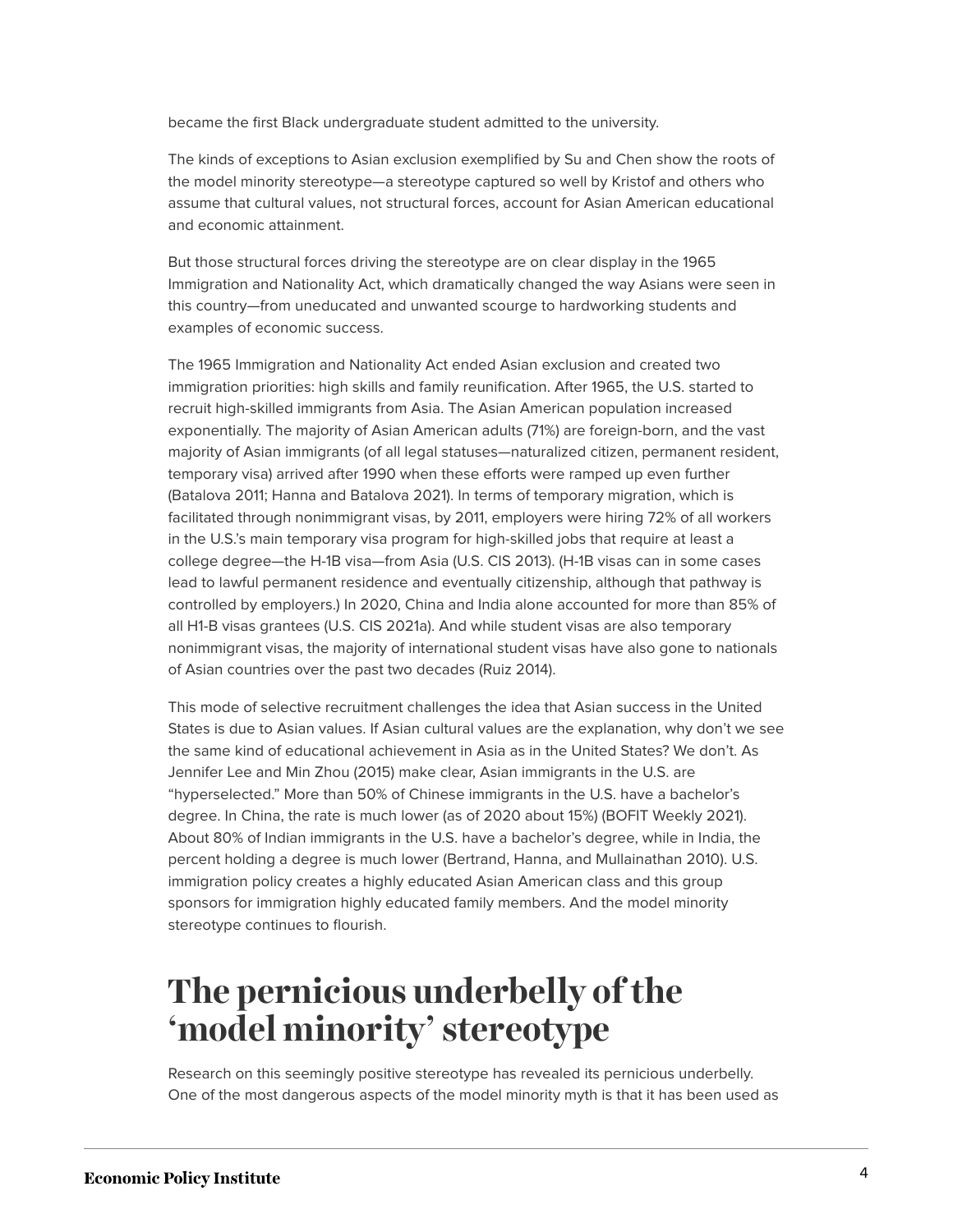a rhetorical weapon against other nonwhite groups. If Asian American educational achievement is the result of group values, then lack of achievement must be due to lack of value for education among Black, Latinx, and indigenous groups in the United States, this flawed logic asserts. Empirical data suggest quite the opposite (Luo and Holden 2014). Stepler (2016) reports that beliefs that it is important for their children to earn a college degree are higher among Black and Hispanic parents in the United States than among white parents. According to a survey of Americans ages 18 and older, Black respondents (41%) are more likely than Asian respondents (36%) to "strongly agree" that an education beyond high school offers a good return on investment (Fishman, Nguyen, and Francisco 2020).

Even more disturbing is the way in which the model minority myth, associated with Asian Americans, is linked to negative stereotypes about Black and Latinx people. Jerry Park and his colleagues (2015) found, for example, that white students who endorsed the idea that Asian Americans were especially competent were also more likely to believe that many Black and Latinx people could "do better" if they "just tried harder." And when Asian Americans themselves internalize the idea that Asian Americans are especially competent, they are also more likely to exhibit anti-Black attitudes (Yi and Todd 2021).

### **Stereotypes obscure understanding of issues important to Asian Americans**

Although they are still only about 7% of the total U.S. population, Asian Americans constitute a growing political force in the United States. Asian Americans are the fastest growing group of eligible voters in the nation (Montanaro 2021).

For about two decades, Asian Americans have moved dramatically toward Democratic partisanship and candidate choice. In 1992, exit polls showed Asian Americans supported Republican George H.W. Bush over Democrat Bill Clinton. By 2012, exit polls showed that more than 70% of Asian Americans in the electorate cast their votes for Democrat Barack Obama over Republican challenger Mitt Romney (Ramakrishnan 2016b).

In 2016 and 2020 this trend continued, with exit polls showing that less than a third of Asian American voters supported the Republican candidate Donald Trump in either of those years (Stevens 2021). Political variation by national origin certainly exists. The Asian American Voter Survey showed that in the summer of 2020, among Indian American registered voters the vote distribution was 65% for Democrat Joe Biden, 28% for Republican Donald Trump, with the remainder mostly undecided. Among Vietnamese American registered voters, the split was 36% Biden, 48% Trump, and 16% undecided (AAPI Data 2020).

Why have Asian Americans as a whole become a reliable source of support for Democratic candidates? The answers can be found in the data (presented below), but they are often obscured by stereotypes. Understanding the policy issues that motivate Asian Americans requires confronting the model minority stereotype—which touts Asian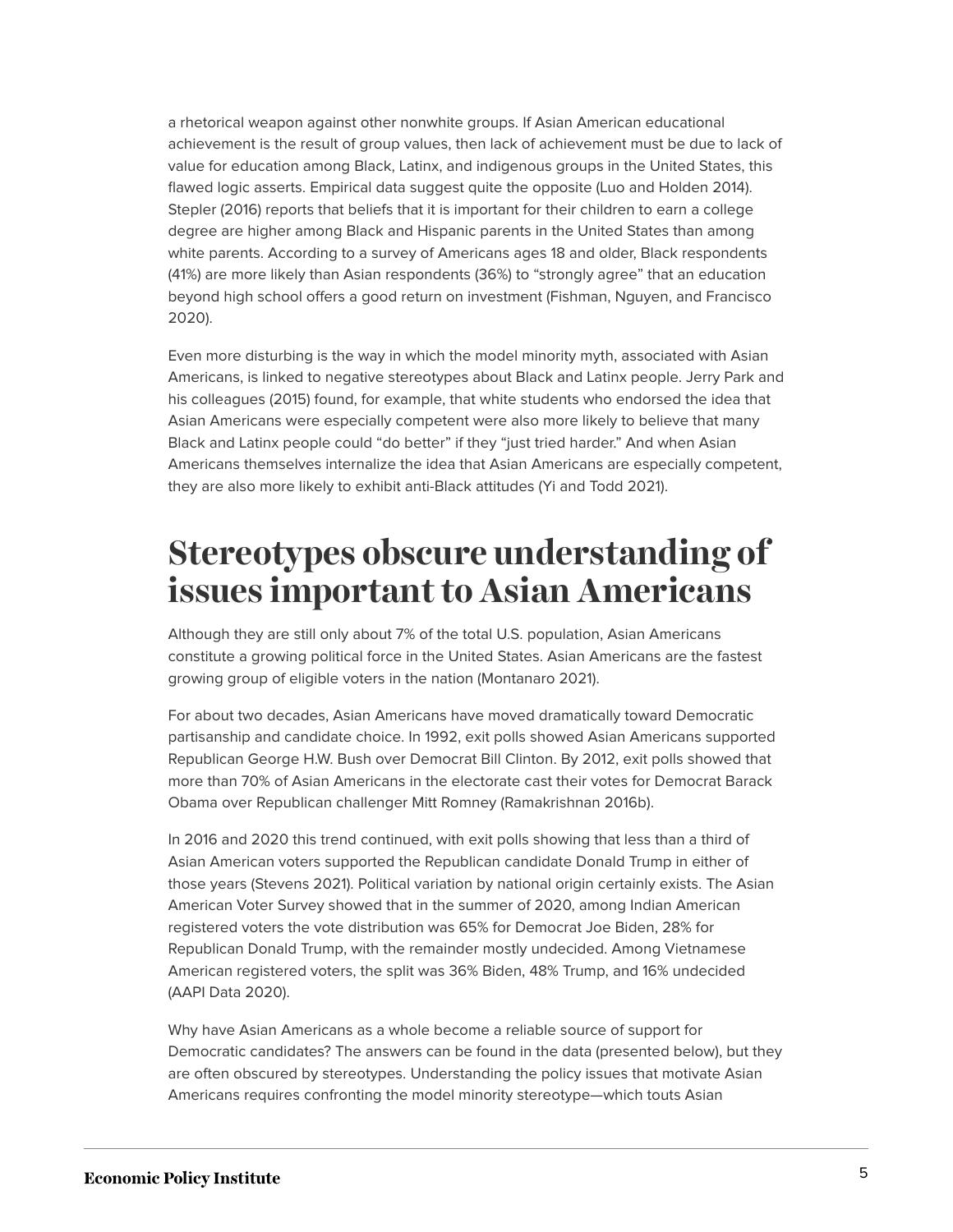Americans' purported special value for education and the "perpetual foreigner" stereotype, which assumes that Asian Americans uniformly support certain immigration policies.

With regard to the model minority stereotype, when political candidates reach out to Asian Americans, a typical campaign message is, "I care about education just like you." Of course, all voters care about education, not just Asian Americans. But the model minority stereotype leads to this type of messaging.

The idea that Asian Americans are "forever foreign," another stereotype deeply embedded in the U.S. psyche, leads candidates to communicate with a message that sounds something like, "I care about immigration, just like you." Yes, most Asian Americans are immigrants, but it might surprise some people to learn that on key issues such as favoring a path to citizenship for undocumented immigrants, Asian Americans exhibit attitudes much like the general U.S. population. That is, they favor such policies, but not more so than other groups. In fact, Black Americans are more in favor of both providing a path to citizenship and on increasing visas for legal immigrants than are Asian Americans (Carter, Wong, and Guerrero 2021).

Beyond the misleading "forever foreign" stereotype, policymakers miss key aspects of the immigrant population that should inform policymaking. About 60% of Asian American adults were born outside the U.S (Budiman and Ruiz 2021a). In fact, for more than a decade, the majority of foreign-born people entering the U.S. each year have been from Asia, and from China and India in particular. In contrast, the majority of those of Latin American origin in the U.S. are native-born. Despite the fact that most immigrants entering the U.S. each year are coming by plane from Asia, the U.S.–Mexico border is the focus of much of the rhetoric and policy concern related to immigration. For example, during his term, Donald Trump ran on an anti-immigrant agenda which included building a wall between the U.S. and Mexico.

The growth in the Asian immigrant population has implications for how we think about people who are unauthorized in the United States. When Trump was elected, one out of seven Asian immigrants was undocumented (Ramakrishnan and Shah 2017). Because immigration from Mexico, both legal and unauthorized, slowed dramatically even prior to Trump taking office, Asians now make up the fastest growing group of undocumented people in this country.

Further, as shown in **Figure A**, Asians benefit dramatically from what the Trump administration disparagingly called "chain migration," loosely meaning immigration through the U.S.'s family-based green card preferences, which allows U.S. citizens and some lawful permanent residents to sponsor relatives. With a few exceptions (refugees), sponsorship from relatives through these family-based preferences has been a major engine of growth for Asian immigrants. This also contributes to the overall high education profile of the community as those who receive employment-based visas based on education and skills then sponsor family members who are likely to be characterized by similar levels of educational attainment.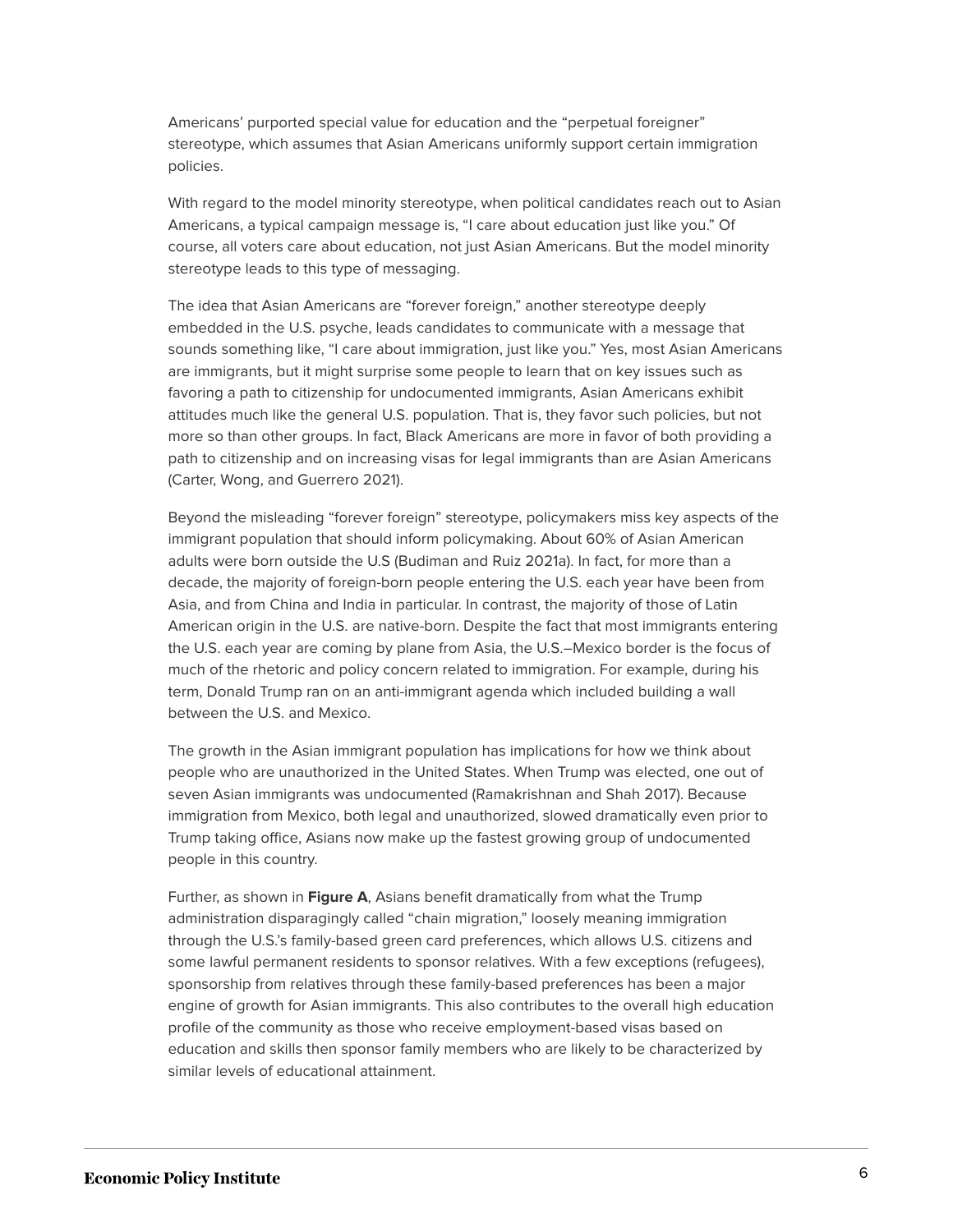### Figure A **Asians benefit from immigration sponsorship by relatives ("chain migration")**

People of Asian origin obtaining legal permanent resident ("green card") status in U.S., by broad class of admission, 2015



**Note:** Percentages may not add up to 100% due to disclosure requirements. Legal permanent resident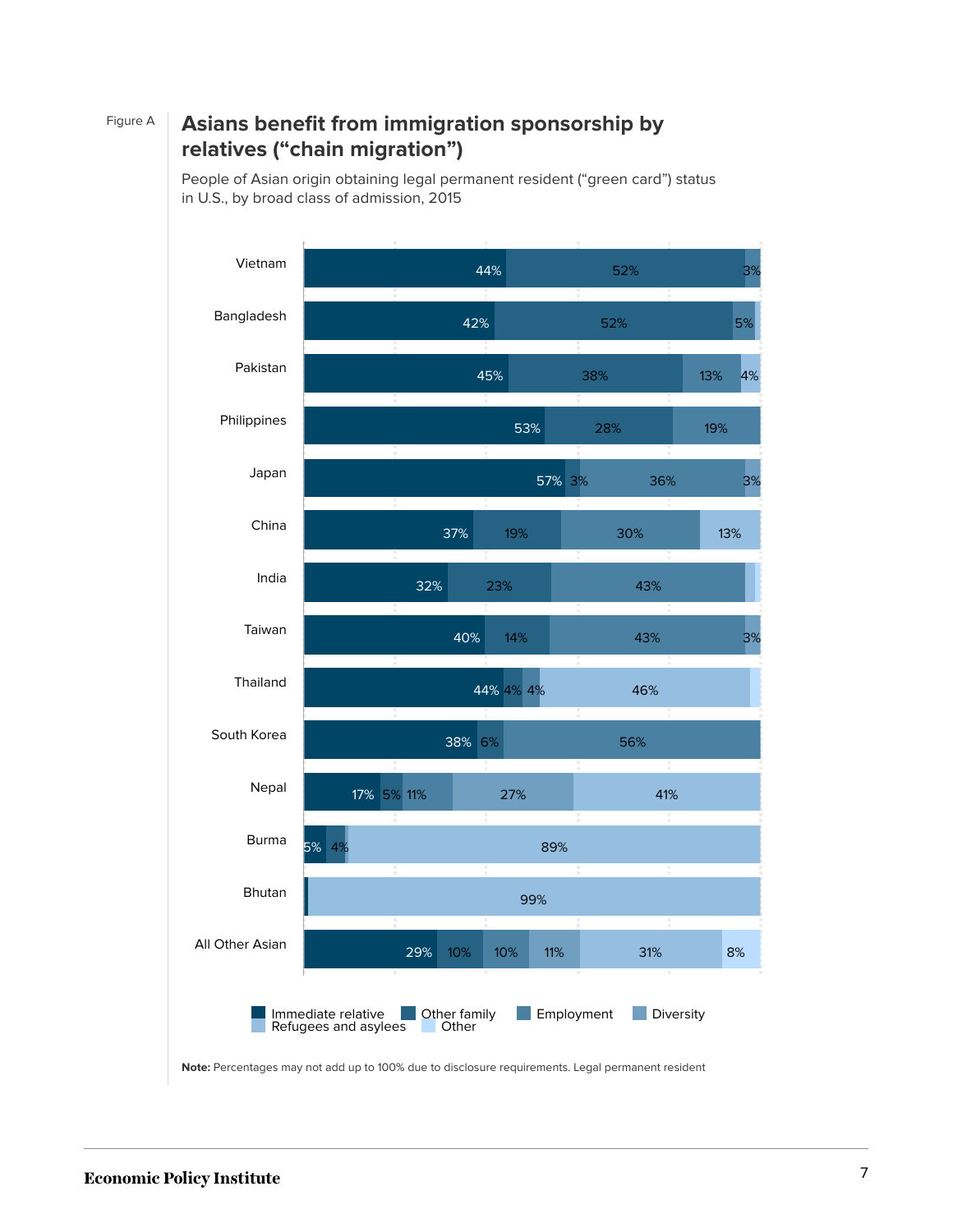Figure A (cont.)

(LPR) status, commonly referred to as a "green card," is also known as a "permanent immigrant visa." LPR status allows immigrants who meet certain requirements to become naturalized citizens after five years, or sooner, in some cases. Diversity refers to the Diversity Visa lottery, in which people who are nationals of a country that is underrepresented in terms of who gets green cards may apply for the chance to obtain a green card (U.S. CIS 2018). The employment-based (EB) green card pathway has five "preference" categories (U.S. CIS 2021b).

**Source:** Adapted from Wong 2018. The data are derived from 2015 Yearbook of Immigration Statistics Table 10 (U.S. DHS OIS 2016).

**Economic Policy Institute** 

### **Health care, inequality, and the environment are among pressing issues for Asian Americans**

Despite their central role in Asian American life, education and immigration are not the issues on which Asian Americans appear to hold the most distinct positions from the general public. The policy issues on which Asian Americans show attitudes different from other Americans are universal health care, progressive tax reforms, gun control, and the environment.

Asian Americans are more likely to identify as "environmentalists" than the U.S. population in general (Ramakrishnan and Shah 2017). And they are more liberal (i.e., in favor) when it comes to a governmental role in health care (Ramakrishnan 2013), taxing the rich (Atilano and Wong 2018), and gun control (Ramakrishnan 2016a), too. For instance, survey data from the 2016 National Asian American Survey shows that 80% of Asian Americans support taxing the rich to provide a middle-class tax cut, and this is fairly consistent across different national origin groups, including among Vietnamese Americans, who tend to be the most Republican-leaning group. When the analysis is restricted to those making over \$250,000 a year in the Asian American community, a strong majority still agree with this policy (Atilano and Wong 2018).

In fact, it is a misconception that Asian Americans are fiscally conservative. This misconception is in part driven by the false assumption that small-business ownership is widespread among Asian Americans. It is true that Asian American immigrants are overrepresented in small-business ownership relative to their proportion of the population. A Fiscal Policy Institute report published in 2012 found, for example, that 31% of immigrant small-business owners were Asian American. But small-business owners account for just a small part of the Asian American community. The report found that among Asian immigrants, less than 5% were small-business owners (Fiscal Policy Institute 2012). In addition, survey after survey shows that Asian Americans are more like Black and Latinx communities than white communities when it comes to favoring a bigger government with more services over a smaller government with fewer services. White Americans are the only racial group in which a majority choose the latter (Wong and Shah 2021).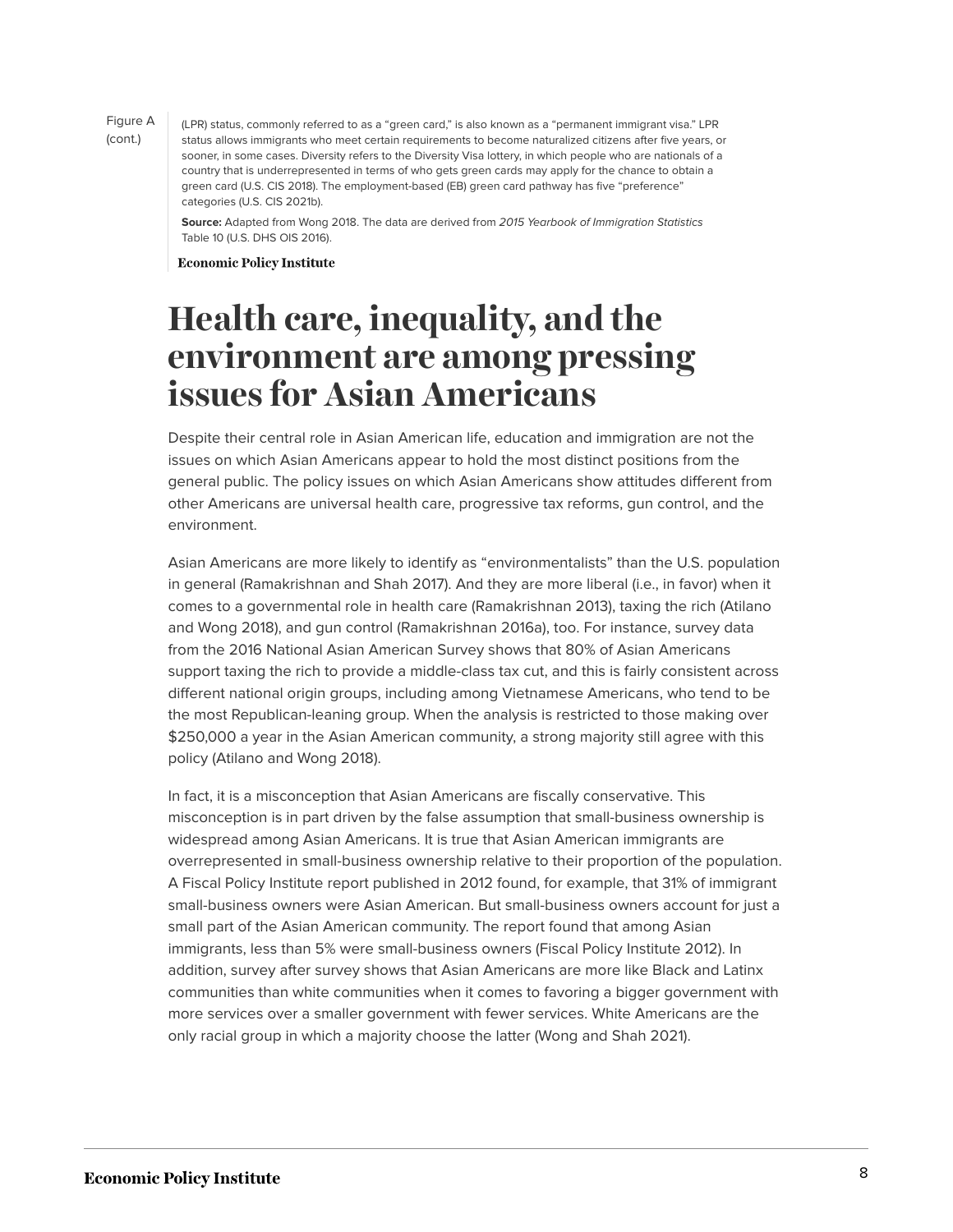### **The ideological complexities of Asian America today**

The growth of Asian Americans in the electorate was the subject of much attention in the national election in 2020. All eyes were on Georgia, in particular, and key races in that battleground state (Tavernise 2021). Many people speculated that Asian American electoral growth in that state contributed to Democrat Joe Biden's narrow victory over Trump in the previously red state. Some also speculated that Trump's hard line on China and derogatory language placing blame on China for the spread of the COVID-19 pandemic would lead those Asian American voters who had previously supported Republicans to abandon the party. However, while the vast majority of Asian Americans supported Joe Biden and Democrats in congressional races in 2020, support for Trump among Asian Americans (and among other people of color) ticked up slightly from 2016 to 2020 (Cai and Fessenden 2020). This shift was particularly unexpected since many Asian Americans seemed to blame Trump and Republicans for a rise in anti-Asian hate incidents over the course of the pandemic (Dugyala and Jin 2021).

This slight shift toward the right among Asian Americans, in the face of COVID-19-related violence directed at Asian Americans tied to Republican lawmakers' anti-Asian rhetoric (Darling-Hammond et al. 2020) reflects the ideological complexities of Asian America today. Although Asian Americans might be considered a Democratic bloc, there are strains of conservatism that run deep in the population, particularly with regard to issues of race and inequality. One face of Asian American political engagement is their contribution to a Democratic victory in the swing state of Georgia in 2020. The other face is organized opposition to affirmative action and other educational equity programs that seek to address (lack of) racial diversity in higher education and to increase access to public magnet and specialized high school programs. While a majority of Asian Americans support affirmative action (see **Figure B**), some Asian Americans, with the full support of long-standing anti-affirmative-action activists such as Edward Blum and the mostly whiteled and white-staffed Pacific Legal Foundation, have alleged anti-Asian discrimination in admissions at Harvard and at specialized public high schools and magnet programs (Garces and Poon 2018; Fu 2019; Peetz 2020).

The remedy sought in legal complaints in associated cases has been the elimination of the consideration of race and the end of race-conscious holistic admissions at Harvard, and the maintenance of standardized testing and other admissions criteria that pose an unfair barrier to access in the case of public magnet and specialized high schools. Here we see that Asian American activism poses a direct threat to a broader educational equity and civil rights agenda. Regardless of whether these Asian American activists and their conservative representatives win their cases in court, the cases promote a false "Asian American penalty" public narrative (Chin et al. 2019) that has proven effective and been weaponized by conservative activists (Nakamura 2021).

Beyond challenges to race-conscious holistic admissions and equity reforms to admissions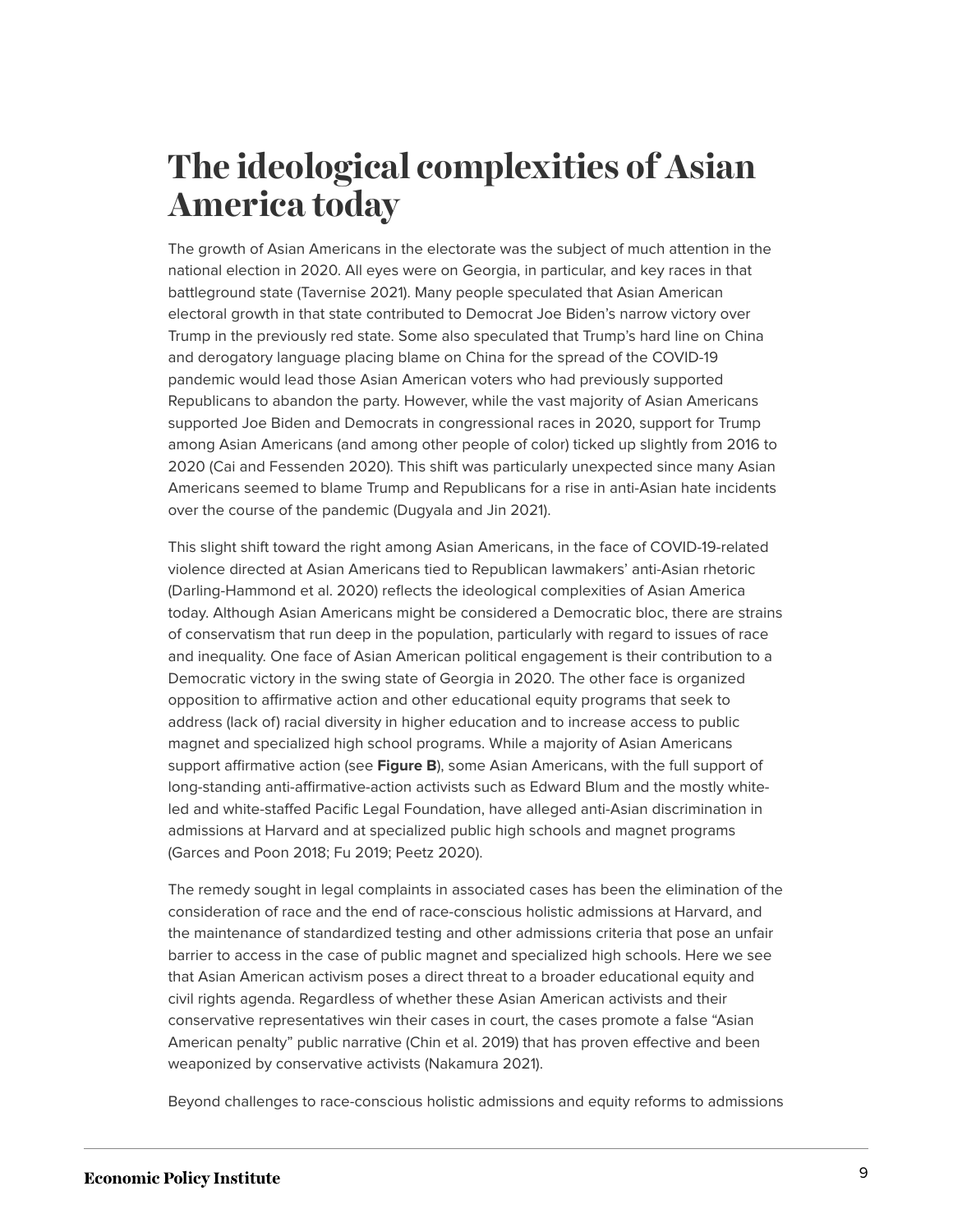#### Figure B **A majority of Asian Americans support affirmative action**

70% 64% 66% 70% 63% 41% 64% 56% Asian American, average Chinese American 2014 2015 2016 2017 2018 2019 2020

Shares of Asian Americans and Chinese Americans surveyed who say they support affirmative action, 2014–2020

**Source:** Adapted from Lee, Wong, and Ramakrishnan 2021. The data are derived from surveys of registered voters from AAPI Data, APIA Vote, and Asian Americans Advancing Justice.

#### **Economic Policy Institute**

to public magnet and specialized high schools, some segments of the Asian American community have mobilized to successfully challenge "sanctuary state" legislation to protect undocumented immigrants (Turque 2017) and to oppose Critical Race Theory instruction (Raleigh 2021). At the same time, Asian Americans as a whole depart from these conservative positions. The proportion of Asian American registered voters supporting race-conscious programs, for example, has been largely consistent at more than 65% for more than a decade (Lee, Wong, and Ramakrishnan 2021).

It is clear from the observations above that given their varied positions on important issues, Asian Americans are not a uniform source of activism for what are traditional racial equity policies. Asian Americans align with progressive positions on social programs such as government-sponsored health care, gun control, the environment, and redistributive tax policies. But there are large pockets of highly mobilized conservative activism in the Asian American community, and this activism tends to be focused on fighting policies that are viewed as contrary to racial equity, such as race-conscious admissions and protections for undocumented immigrants.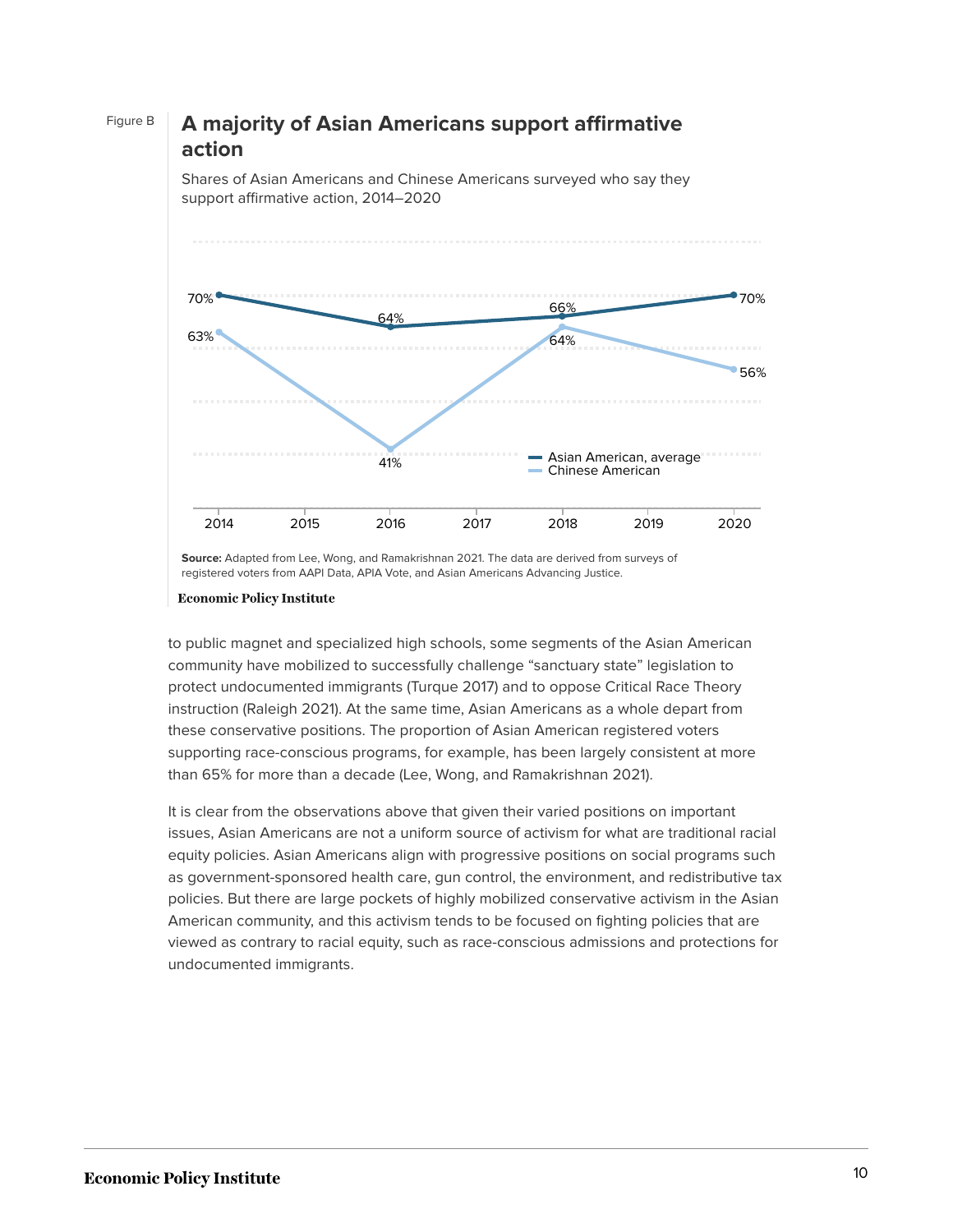#### Figure C **South Asians are a growing share of Asian Americans**



Share of Asian American population with East Asian, South Asian, and Southeast Asian heritage, 2000 and 2016

**Source:** Adapted from Wang and Ramakrishnan (2017), who used data from the U.S. Census Bureau.

**Economic Policy Institute** 

### **Asian American diversity and the future**

The conservative activism among Asian Americans described above does not represent the views of the broader Asian American community. The most visible conservative movements in Asian America are led by Chinese Americans (Garces and Poon 2018). Chinese Americans make up less than a quarter of the Asian American population today (Budiman and Ruiz 2021a). Indian Americans, who demonstrate the most progressive views in the larger Asian American population (Wong and Shah 2021) will likely outpace Chinese American population size in the future, as shown in **Figure C**.

Diversity has long been and continues to be the hallmark of the Asian American population. While Asian Americans demonstrate the highest levels of average income and average education of any racial group in the United States, within the Asian American population there is the same kind of economic polarization observed in the U.S. more broadly. This polarization is not only between rich and poor, but also maps onto national origin within the Asian American population. For example, there is a large gap in median household income between Indians (high) and Bangladeshis (low) in the U.S. (Budiman and Ruiz 2021b).

Further, the household income of different Asian national origin groups varies by mode of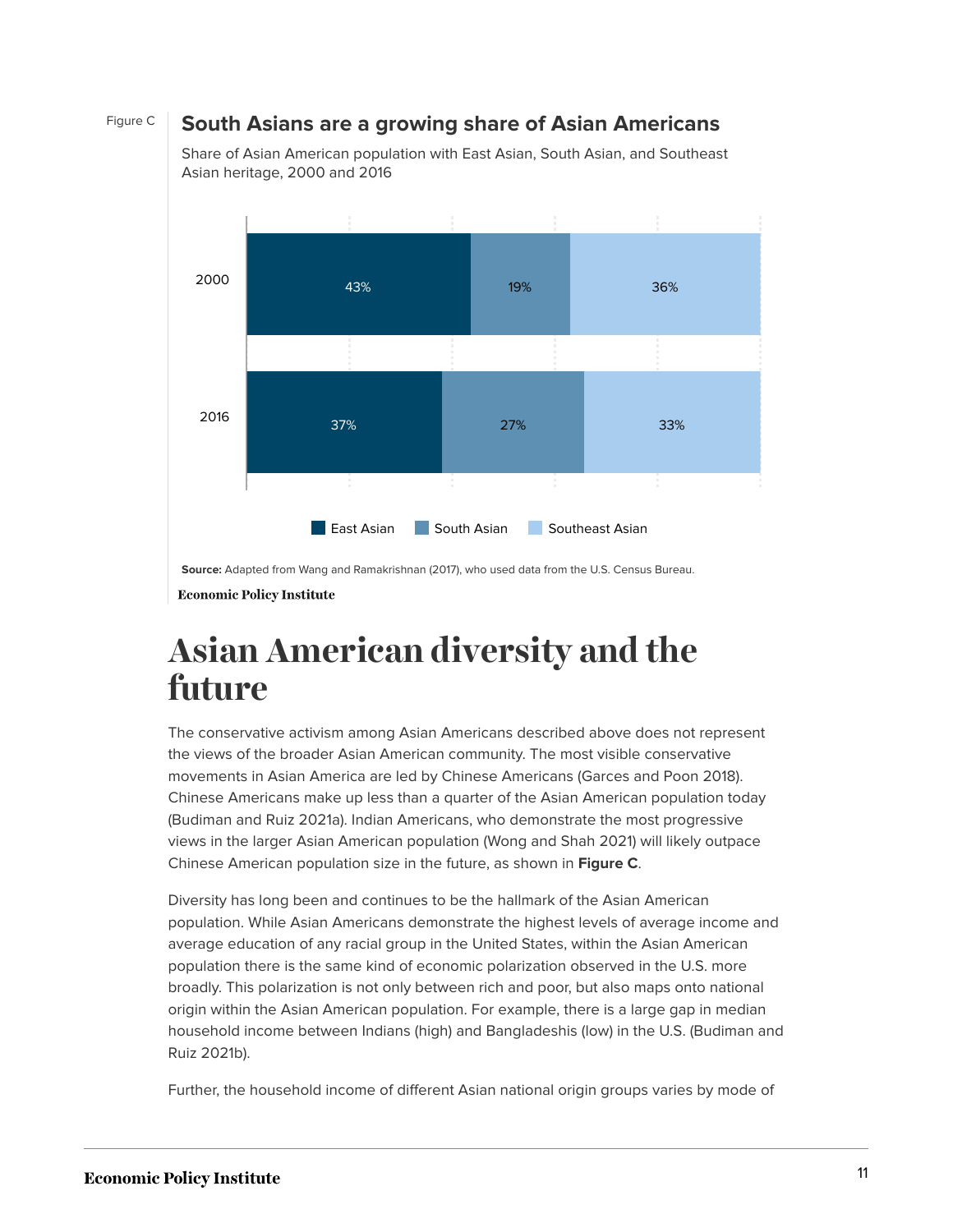immigration. Indians and other groups, such as Chinese, Japanese, and Koreans have been recruited mainly through employment-based green cards and through temporary work visas like H-1B, which are usually tied to specific jobs that require at least a college degree, and are thus associated with higher earnings. At the bottom of the income distribution are groups that have entered the country as a result of U.S. wars in Asia and a range of associated refugee policies. Education varies by national origin group. Bhutanese Americans are one of the fastest growing refugee groups in the U.S. and their overall educational attainment is much lower than Taiwanese Americans, who have been beneficiaries of high-skilled labor recruitment (Budiman and Ruiz 2021b).

Economic diversity, both within and across groups, will no doubt continue to shape the political agenda in Asian America in unexpected ways (Wong and Shah 2021).

## **Conclusion**

Immigration is fueling more diversity in the U.S., including within the Asian American population. This diversity extends to commitments to a racial justice agenda. A grassroots movement fostered by a small, but highly mobilized contingent of Asian Americans to challenge educational equity by opposing affirmative action and reforms to admissions in public magnet and specialized high schools cannot be ignored. Efforts among Asian Americans to challenge immigrant rights and "Critical Race Theory" have been successful. Although there is an Asian American left, it is a less visible movement compared with the Asian American activists opposing equity reforms and race-conscious admissions. The latter implicitly, and in many cases, explicitly engage in anti-Black, anti-Latinx, and antiimmigrant rhetoric (Fu 2019). That said, this group that is conservative on racial issues is not necessarily aligned with right-wing Republicans. Many are Democrats. These dynamics portend a new racial formation in the U.S. whereby members of a nonwhite group, Asian Americans, occupy contradictory positions that could threaten future multiracial coalitions in the quest for racial justice.

### **Additional reading and resources**

Readers interested in delving deeper into the issues touched on in this chapter are encouraged to explore the following resources suggested by the author.

#### **Articles**

Chin, M., O. Poon, J. Wong, and J. Park. 2019. "[Here Are TEN Reasons NOT to Fall](https://medium.com/@dddefenddiversitydd/anti-asian-american-bias-exists-but-here-are-ten-reasons-not-to-fall-for-the-asian-american-71ef01195189) [for the 'Asian American Penalty Trap' in Admissions!"](https://medium.com/@dddefenddiversitydd/anti-asian-american-bias-exists-but-here-are-ten-reasons-not-to-fall-for-the-asian-american-71ef01195189) Medium, February 23, 2019.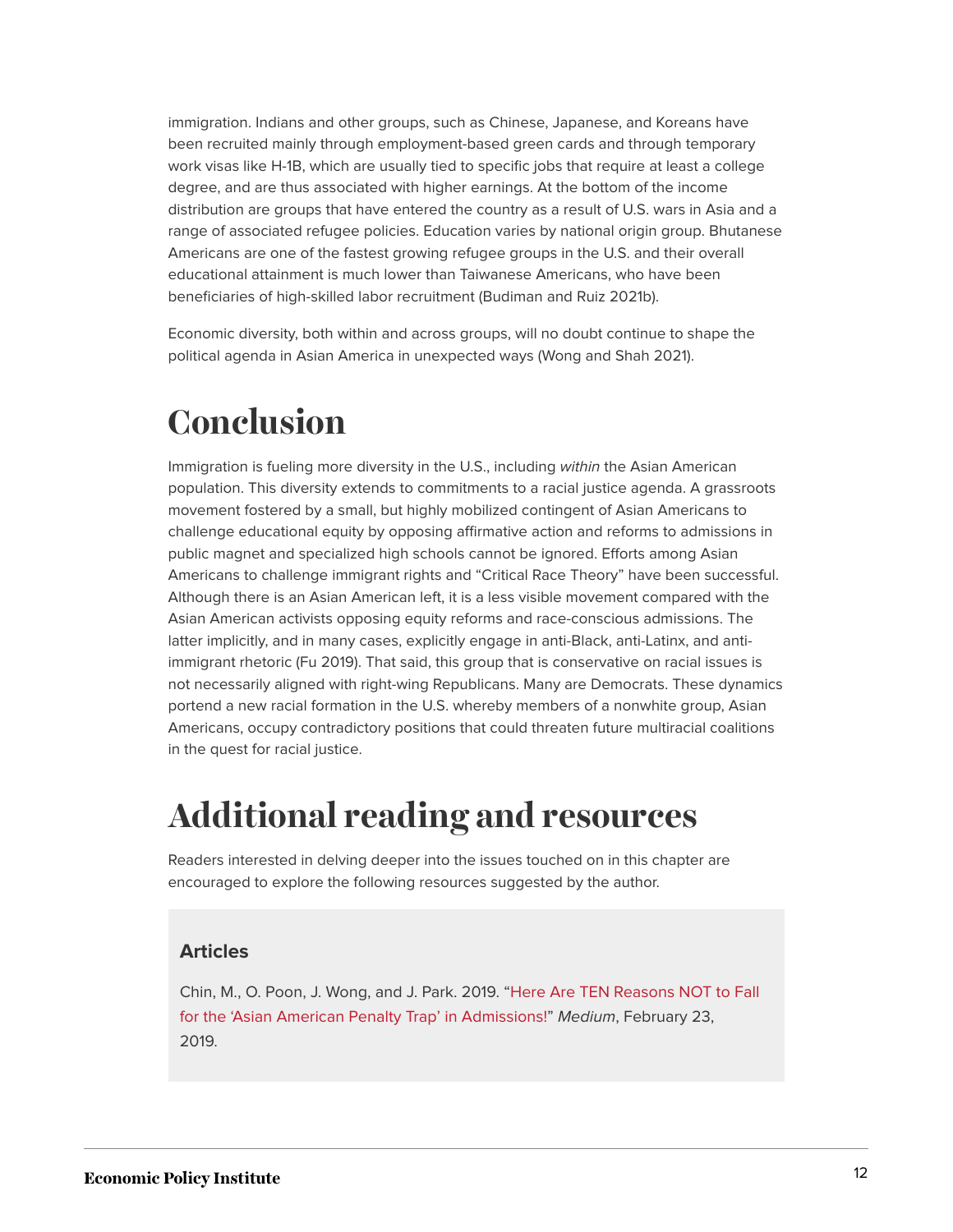Park, J.Z., B.C. Martinez, R. Cobb, J.J. Park, and E.R. Wong. 2015. "Exceptional Outgroup Stereotypes and White Racial Inequality Attitudes Toward Asian Americans." Social Psychology Quarterly 78, no. 4: 399–411.

Wong, J., and S. Shah. 2021. "Convergence Across Difference: Understanding the Political Ties That Bind with the 2016 National Asian American Survey." RSF: The Russell Sage Foundation Journal of the Social Sciences 7, no. 2: 70–92.

Yi, J., and N.R. Todd. 2021. "Internalized Model Minority Myth Among Asian Americans: Links to Anti-Black Attitudes and Opposition to Affirmative Action." Cultural Diversity and Ethnic Minority Psychology 27, no. 4: 569–578.

#### **Books**

Lee, J., and M. Zhou. 2015. The Asian American Achievement Paradox. New York: Russell Sage Foundation.

Wong, J.S. 2018. Immigrants, Evangelicals, and Politics in an Era of Demographic Change. New York: Russell Sage Foundation.

#### **Videos**

Minaj, Hasan. 2018. ["Affirmative Action](https://www.youtube.com/watch?v=zm5QVcTI2I8)." Patriot Act with Hasan Minaj. YouTube video (Netflix Is A Joke channel), 21:47. Published October 28, 2018.

Conover, Adam. 2019. "[How America Created the 'Model Minority' Myth.](https://www.youtube.com/watch?v=Pg1X1KkVxN4)" Adam Ruins Everything. YouTube video (truTV channel), 5:37. Published January 18, 2019.

#### **Podcast**

Bharara, Preet. 2021. "[Asian American Life and Death \(with Viet Thanh Nguyen and](https://cafe.com/stay-tuned/asian-american-life-and-death-with-viet-thanh-nguyen-and-janelle-wong/) [Janelle Wong\)](https://cafe.com/stay-tuned/asian-american-life-and-death-with-viet-thanh-nguyen-and-janelle-wong/)." Stay Tuned with Preet (podcast), April 5, 2021.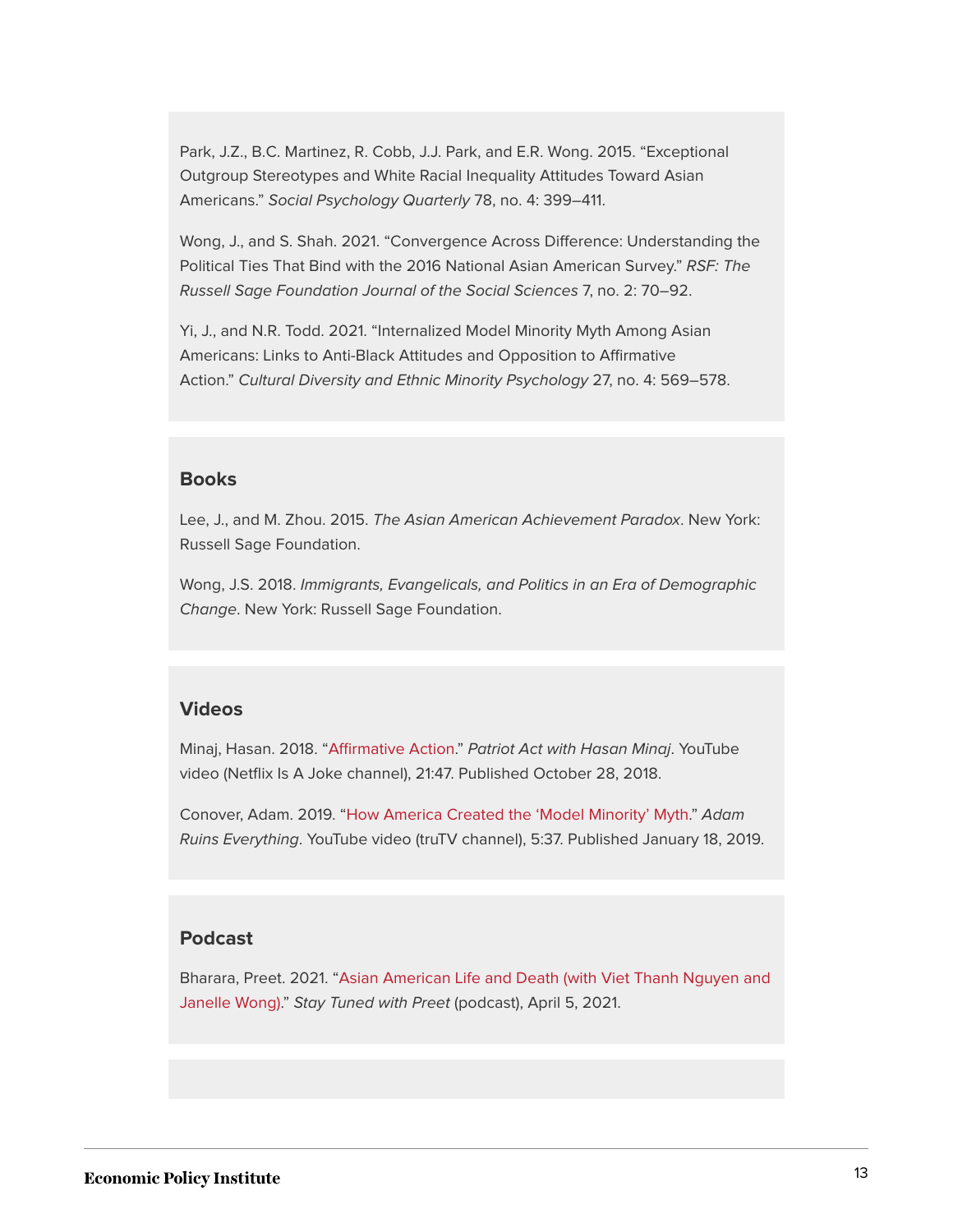#### **Subject matter experts**

**Quyên Ðinh** • Southeast Asia Resource Action Center

**Gregg Orton** • National Consortium for Asian Pacific Americans

**Karthick Ramakrishnan** • University of California, Riverside

**Neil Ruiz** • Pew Research Center

### **Endnote**

<span id="page-13-0"></span>[1.](#page-1-0) Lisa Kahaleole Hall (2015) provides an important discussion of the importance of applying these categories carefully, with attention to the distinctions between the two groups.

### **References**

AAPI Data. 2020. [The 2020 Asian American Voter Survey](https://aapidata.com/wp-content/uploads/2020/09/aavs2020_crosstab_national.html).

Atilano, Jaime, and Janelle Wong. 2018. ["The GOP Tax Reforms Won't Win Over Asian Americans.](http://aapidata.com/blog/the-gops-tax-reforms-wont-win-over-asian-americans-in-2018/,)" Data Bits (AAPI Data blog), May 22, 2018.

Batalova, Jeanne. 2011. "[Immigrants from Asia in the United States](https://www.migrationpolicy.org/article/asian-immigrants-united-states-2009)." Migration Policy Institute, May 24, 2011.

Bertrand, Marianne, Rema Hanna, and Sendhil Mullainathan. 2010. "Affirmative Action in Education: Evidence from Engineering College Admissions in India." Journal of Public Economics 94, nos. 1–2, 16–29.

BOFIT Weekly. 2021. "[Chinese Increasingly Likely to Attend University, Nearly All Young Adults Are](https://www.bofit.fi/en/monitoring/weekly/2021/vw202120_3/) [Literate.](https://www.bofit.fi/en/monitoring/weekly/2021/vw202120_3/)" The Bank of Finland Institute for Emerging Economies, May 21, 2021.

Budiman, Abby, and Neil G. Ruiz. 2021a. "[Key Facts About Asian Americans, a Diverse and Growing](https://www.pewresearch.org/fact-tank/2021/04/29/key-facts-about-asian-americans/) [Population.](https://www.pewresearch.org/fact-tank/2021/04/29/key-facts-about-asian-americans/)" Pew Research Center, April 29, 2021.

Budiman, Abby, and Neil G. Ruiz. 2021b. "[Key Facts About Asian Origin Groups in the U.S."](https://www.pewresearch.org/fact-tank/2021/04/29/key-facts-about-asian-origin-groups-in-the-u-s/) Pew Research Center, April 29, 2021.

Cai, Weiyi, and Ford Fessenden. 2020. "[Where Immigrant Neighborhoods Shifted Red as the](https://www.nytimes.com/interactive/2020/12/20/us/politics/election-hispanics-asians-voting.html) [Country Chose Blue](https://www.nytimes.com/interactive/2020/12/20/us/politics/election-hispanics-asians-voting.html)." New York Times, December 20, 2020.

Carter, Niambi, Janelle Wong, and Lisette Gallarzo Guerrero. 2021. ["Reconsidering Group Interests:](https://www.cambridge.org/core/journals/du-bois-review-social-science-research-on-race/article/reconsidering-group-interests/6BDB0BF388EC849E3C572B8A59E122A5) [Why Black Americans Exhibit More Progressive Attitudes Toward Immigration than Asian](https://www.cambridge.org/core/journals/du-bois-review-social-science-research-on-race/article/reconsidering-group-interests/6BDB0BF388EC849E3C572B8A59E122A5) [Americans.](https://www.cambridge.org/core/journals/du-bois-review-social-science-research-on-race/article/reconsidering-group-interests/6BDB0BF388EC849E3C572B8A59E122A5)" Du Bois Review: Social Science Research on Race, December 14, 2021.

Chin, Margaret, OiYan Poon, Janelle Wong, and Jerry Park. 2019. "[Here Are 10 Reasons Not to Fall](https://medium.com/@dddefenddiversitydd/anti-asian-american-bias-exists-but-here-are-ten-reasons-not-to-fall-for-the-asian-american-71ef01195189) [for the 'Asian American Penalty Trap' in Admissions](https://medium.com/@dddefenddiversitydd/anti-asian-american-bias-exists-but-here-are-ten-reasons-not-to-fall-for-the-asian-american-71ef01195189)." Medium, February 23, 2019.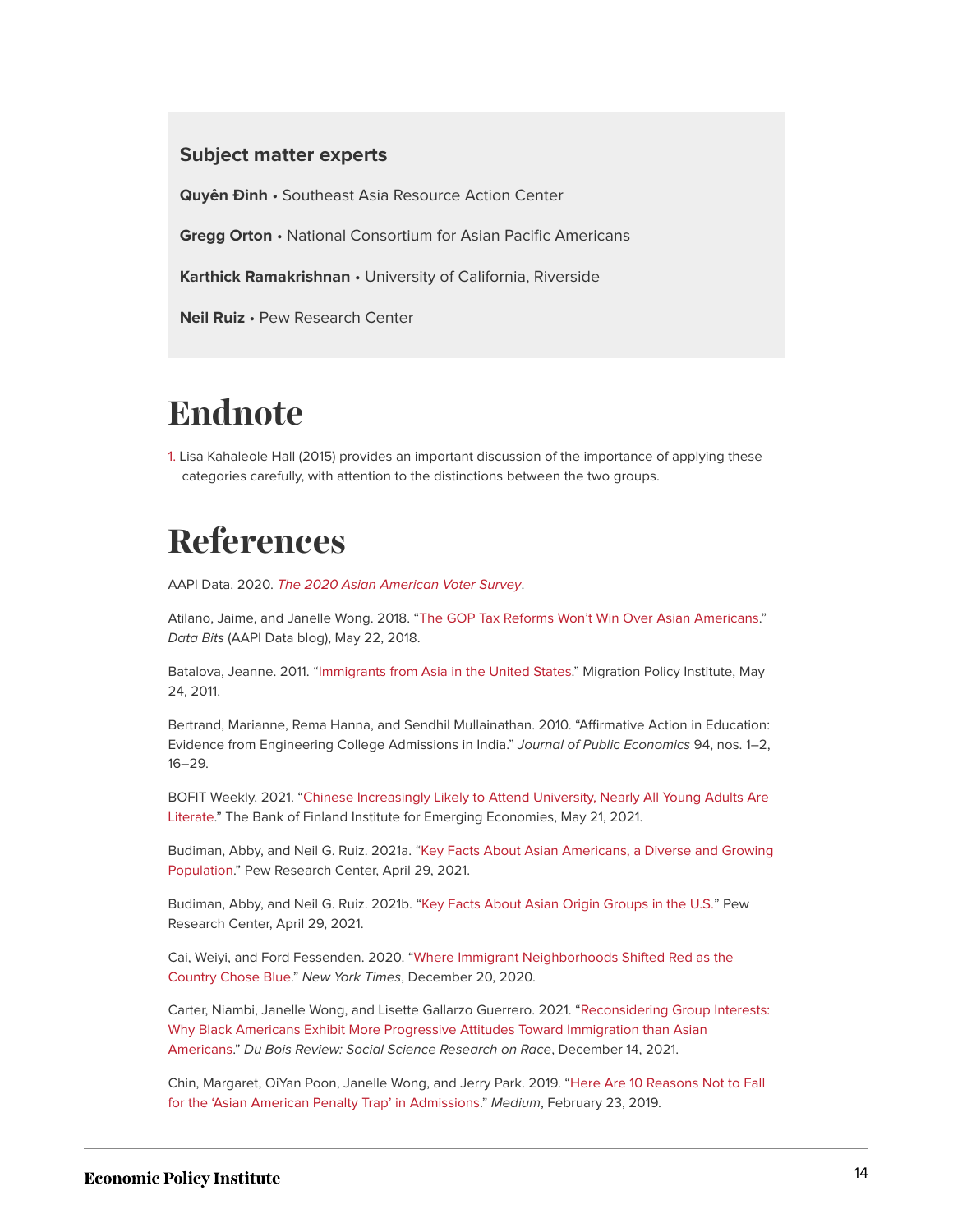Darling-Hammond, Sean, Eli Michaels, Amani Allen, David Chae, Marilyn Thomas, Thu Nguyen, Mahasin Mujahid, and Rucker Johnson. 2020. ["After 'The China Virus' Went Viral: Racially Charged](https://doi.org/10.1177/1090198120957949) [Coronavirus Coverage and Trends in Bias Against Asian Americans](https://doi.org/10.1177/1090198120957949)." Health Education & Behavior 47, no. 6, 870–879.

Dugyala, Rishika, and Beatrice Jin. 2021. ["Trauma and Trump Make Asian American Voters a More](https://www.politico.com/interactives/2021/asian-american-community-voting-trends-polling/) [Cohesive Bloc, New Poll Reveals.](https://www.politico.com/interactives/2021/asian-american-community-voting-trends-polling/)" Politico, October 3, 2021.

Fiscal Policy Institute. 201[2. Immigrant Small Business Owners.](http://fiscalpolicy.org/wp-content/uploads/2012/06/immigrant-small-business-owners-FPI-20120614.pdf) June 2012.

Fisher, Patrick, and Shane Fisher. 2001. "[Congressional Passage of the Chinese Exclusion Act of](https://www.tandfonline.com/doi/abs/10.1080/02619288.2001.9975015) [1882.](https://www.tandfonline.com/doi/abs/10.1080/02619288.2001.9975015)" Immigrants & Minorities 20, no. 2, 58–74.

Fishman, Rachel, Sophie Nguyen, and Myra Francisco. 2020. [Varying Degrees 2020: New America's](https://d1y8sb8igg2f8e.cloudfront.net/documents/Varying_Degrees_2020.pdf) [Fourth Annual Survey on Higher Education](https://d1y8sb8igg2f8e.cloudfront.net/documents/Varying_Degrees_2020.pdf). New America Foundation, June 2020.

Fu, Shuang. 2019. "Critical Discourse Analysis of Perspectives on NYC Specialized High Schools' Admission Reform" (unpublished master's thesis). University of Minnesota.

Garces, Liliana, and OiYan Poon. 2018. [Asian Americans and Race-Conscious Admissions:](https://www.civilrightsproject.ucla.edu/research/college-access/affirmative-action/asian-americans-and-race-conscious-admissions-understanding-the-conservative-opposition2019s-strategy-of-misinformation-intimidation-racial-division) [Understanding the Conservative Opposition's Strategy of Misinformation, Intimidation & Racial](https://www.civilrightsproject.ucla.edu/research/college-access/affirmative-action/asian-americans-and-race-conscious-admissions-understanding-the-conservative-opposition2019s-strategy-of-misinformation-intimidation-racial-division) [Division](https://www.civilrightsproject.ucla.edu/research/college-access/affirmative-action/asian-americans-and-race-conscious-admissions-understanding-the-conservative-opposition2019s-strategy-of-misinformation-intimidation-racial-division). UCLA Civil Rights Project, October 2018.

Hall, Lisa Kahaleole. 2015. "[Which of These Things Is Not Like the Other: Hawaiians and Other Pacific](https://muse.jhu.edu/article/593313/pdf) [Islanders Are Not Asian Americans, and All Pacific Islanders Are Not Hawaiian.](https://muse.jhu.edu/article/593313/pdf)" American Quarterly 67, no. 3, 727–747.

Hanna, Mary, and Jeanne Batalova. 2021. "[Immigrants from Asia in the United States](https://www.migrationpolicy.org/article/immigrants-asia-united-states-2020)." Migration Policy Institute, March 10, 2021.

Hsu, Madeline Y. 2015. The Good Immigrants. Princeton, N.J.: Princeton University Press.

Kristof, Nicholas. 2015. ["The Asian Advantage.](https://www.nytimes.com/2015/10/11/opinion/sunday/the-asian-advantage.html)" New York Times, October 10, 2015.

Lee, Jennifer, Janelle Wong, and Karthick Ramakrishnan. 2021. ["Asian American Support for](http://aapidata.com/blog/affirmative-action-increase/) [Affirmative Action Increased Since 2016](http://aapidata.com/blog/affirmative-action-increase/)." Data Bits (an AAPI Data blog), February 4, 2021.

Lee, Jennifer, and Min Zhou. 2015. The Asian American Achievement Paradox. Russell Sage Foundation.

Luo, Tian, and Richard J. Holden. 2014. "[Do Different Groups Invest Differently in Higher Education](https://www.bls.gov/opub/btn/volume-3/do-different-groups-invest-differently-in-higher-education.htm)? Beyond the Numbers: Special Studies & Research 3, no. 13 (U.S. Bureau of Labor Statistics, June 2014).

Montanaro, Domenico. 2021. "[The Growing Power of the AAPI Vote, by the Numbers](https://www.npr.org/2021/05/22/999345393/the-growing-power-of-the-aapi-vote-by-the-numbers)." NPR.org, May 22, 2021.

Nakamura, David. 2021. "[Republicans Leverage Attention on Anti-Asian Hate Incidents in Bid to](https://www.washingtonpost.com/national-security/asian-americans-affirmative-action/2021/04/06/355454a8-96fa-11eb-a6d0-13d207aadb78_story.html) [Overturn Affirmative Action.](https://www.washingtonpost.com/national-security/asian-americans-affirmative-action/2021/04/06/355454a8-96fa-11eb-a6d0-13d207aadb78_story.html)" Washington Post, April 6, 2021.

Park, Jerry, Brandon Martinez, Ryon Cobb, Julie Park, and Erica Ryu Wong. 2015. "Exceptional Outgroup Stereotypes and White Racial Inequality Attitudes Toward Asian Americans." Social Psychology Quarterly 78, no. 4, 399–411.

Peetz, Caitlynn. 2020. ["MCPS Sued over Magnet School Admissions: Group Says New Processes](https://bethesdamagazine.com/bethesda-beat/schools/mcps-sued-over-magnet-school-admissions/) [Discriminate Against Asian Students.](https://bethesdamagazine.com/bethesda-beat/schools/mcps-sued-over-magnet-school-admissions/)" Bethesda Magazine, September 3, 2020.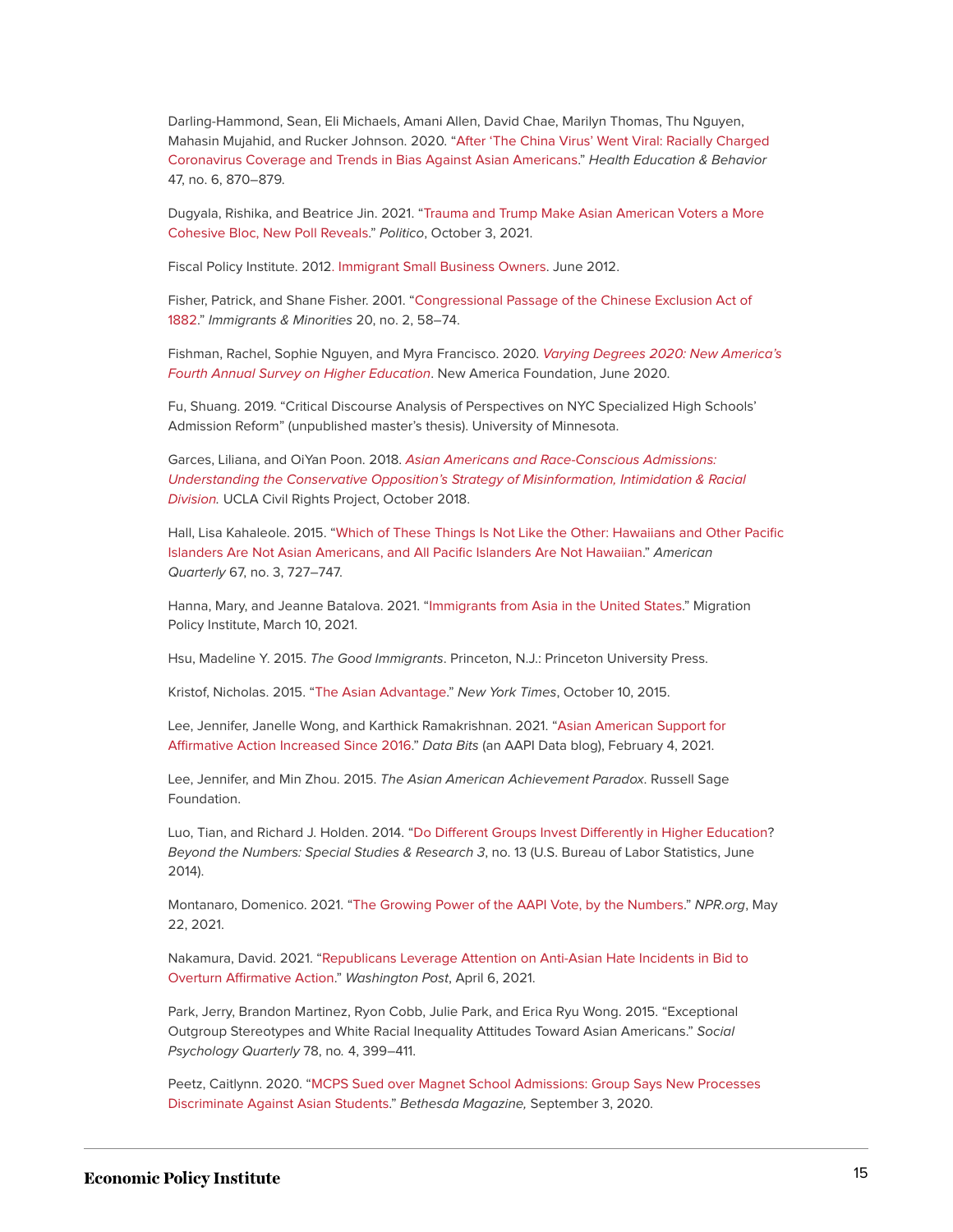Raleigh, Helen. 2021. "[Asian Americans Emerging as a Strong Voice Against Critical Race Theory](https://www.newsweek.com/asian-americans-emerging-strong-voice-against-critical-race-theory-opinion-1574503)." Newsweek, March 9, 2021.

Ramakrishnan, Karthick. 2013. [Opinions of Asian Americans and Pacific Islanders: The Affordable](http://naasurvey.com/aapi-opinion-on-the-affordable-care-act/) [Care Act, Report from the National Asian American Survey](http://naasurvey.com/aapi-opinion-on-the-affordable-care-act/). October 2013.

Ramakrishnan, Karthick. 2016a. "[Gun Control Is an Asian American Issue](http://aapidata.com/blog/asian-americans-gun-control/)." Data Bits (an AAPI Data blog), June 13, 2016.

Ramakrishnan, Karthick. 2016b. ["How Asian Americans Became Democrats](https://prospect.org/civil-rights/asian-americans-became-democrats/)." American Prospect, July 26, 2016.

Ramakrishnan, Karthick, and Sono Shah. 2017. ["One Out of Every Seven Asian Immigrants Is](http://aapidata.com/blog/asian-undoc-1in7/) [Undocumented](http://aapidata.com/blog/asian-undoc-1in7/)." Data Bits (an AAPI Data blog), September 8, 2017.

Ruiz, Neil. 2014. [The Geography of Foreign Students in US Higher Education: Origins and](https://www.brookings.edu/interactives/the-geography-of-foreign-students-in-u-s-higher-education-origins-and-destinations/) [Destinations](https://www.brookings.edu/interactives/the-geography-of-foreign-students-in-u-s-higher-education-origins-and-destinations/). Brookings Institution, August 2014.

Stevens, Matt. 2021. "[Asian-American Voters Can Help Decide Elections. But for Which Party?"](https://www.nytimes.com/2021/01/03/us/politics/asian-american-voters.html) New York Times, January 3, 2021.

Stepler, Renee. 2016. "[Hispanic, Black Parents See College Degree as Key for Children's Success.](https://www.pewresearch.org/fact-tank/2016/02/24/hispanic-black-parents-see-college-degree-as-key-for-childrens-success/)" Pew Research Center, February 24, 2016.

Tavernise, Sabrina. 2021. ["A New Political Force Emerges in Georgia: Asian-American Voters.](https://www.nytimes.com/2020/11/25/us/georgia-asian-american-voters.html)" New York Times, November 25, 2020.

Turque, Bill. 2017. ["These First-Generation Chinese Americans Are Vigorously Opposing Sanctuary](https://www.washingtonpost.com/local/md-politics/these-first-generation-chinese-americans-are-loudly-opposing-sanctuary-laws/2017/03/17/92728e94-09db-11e7-93dc-00f9bdd74ed1_story.html) [Laws.](https://www.washingtonpost.com/local/md-politics/these-first-generation-chinese-americans-are-loudly-opposing-sanctuary-laws/2017/03/17/92728e94-09db-11e7-93dc-00f9bdd74ed1_story.html)" Washington Post, March 20, 2017.

U.S. Census Bureau. 2021. ["About the Topic of Race](https://www.census.gov/topics/population/race/about.html)" (web page). Last revised December 3, 2021.

U.S. Citizenship and Immigration Services (U.S. CIS). 2013. [Characteristics of H-1B Specialty](https://www.uscis.gov/sites/default/files/document/reports/h1b-fy-12-characteristics.pdf) [Occupation Workers. Fiscal Year 2012 Annual Report to Congress](https://www.uscis.gov/sites/default/files/document/reports/h1b-fy-12-characteristics.pdf). June 2013.

U.S. Citizenship and Immigration Services (U.S. CIS). 2018. ["Green Card Through the Diversity](https://www.uscis.gov/green-card/green-card-eligibility/green-card-through-the-diversity-immigrant-visa-program) [Immigrant Visa Program](https://www.uscis.gov/green-card/green-card-eligibility/green-card-through-the-diversity-immigrant-visa-program)" (web page), last updated January 11, 2018.

U.S. Citizenship and Immigration Services (U.S. CIS). 2021a. [Characteristics of H-1B Specialty](https://www.uscis.gov/sites/default/files/document/reports/Characteristics_of_Specialty_Occupation_Workers_H-1B_Fiscal_Year_2020.pdf) [Occupation Workers: Fiscal Year 2020 Annual Report to Congress](https://www.uscis.gov/sites/default/files/document/reports/Characteristics_of_Specialty_Occupation_Workers_H-1B_Fiscal_Year_2020.pdf), February 2021.

U.S. Citizenship and Immigration Services (U.S. CIS). 2021b. "[Green Card for Employment-Based](https://www.uscis.gov/green-card/green-card-eligibility/green-card-for-employment-based-immigrants) [Immigrants](https://www.uscis.gov/green-card/green-card-eligibility/green-card-for-employment-based-immigrants)" (web page), last updated September 2, 2021.

U.S. Department of Homeland Security Office of Immigration Statistics (U.S. DHS OIS). 2016. [U.S.](https://www.dhs.gov/sites/default/files/publications/Yearbook_Immigration_Statistics_2015.pdf) [Yearbook of Immigration Statistics 2015](https://www.dhs.gov/sites/default/files/publications/Yearbook_Immigration_Statistics_2015.pdf), December 2016.

Wang, Alton, and Karthick Ramakrishnan. 2017. "[Who We Count as Asian American: #BrownAsians](http://aapidata.com/blog/who-we-count-as-asian-american-brownasians/)." Data Bits (AAPI Data blog), November 20, 2017.

Wong, Janelle 2018. "Chain-Migration' Created Today's Asian America." Data Bits (AAPI Data blog), January 31, 2018.

Wong, Janelle, and Sono Shah. 2021. ["Convergence Across Difference: Understanding the Political](https://www.rsfjournal.org/content/7/2/70) [Ties That Bind with the 2016 National Asian American Survey.](https://www.rsfjournal.org/content/7/2/70)" RSF: The Russell Sage Foundation Journal of the Social Sciences 7, no. 2, 70–92.